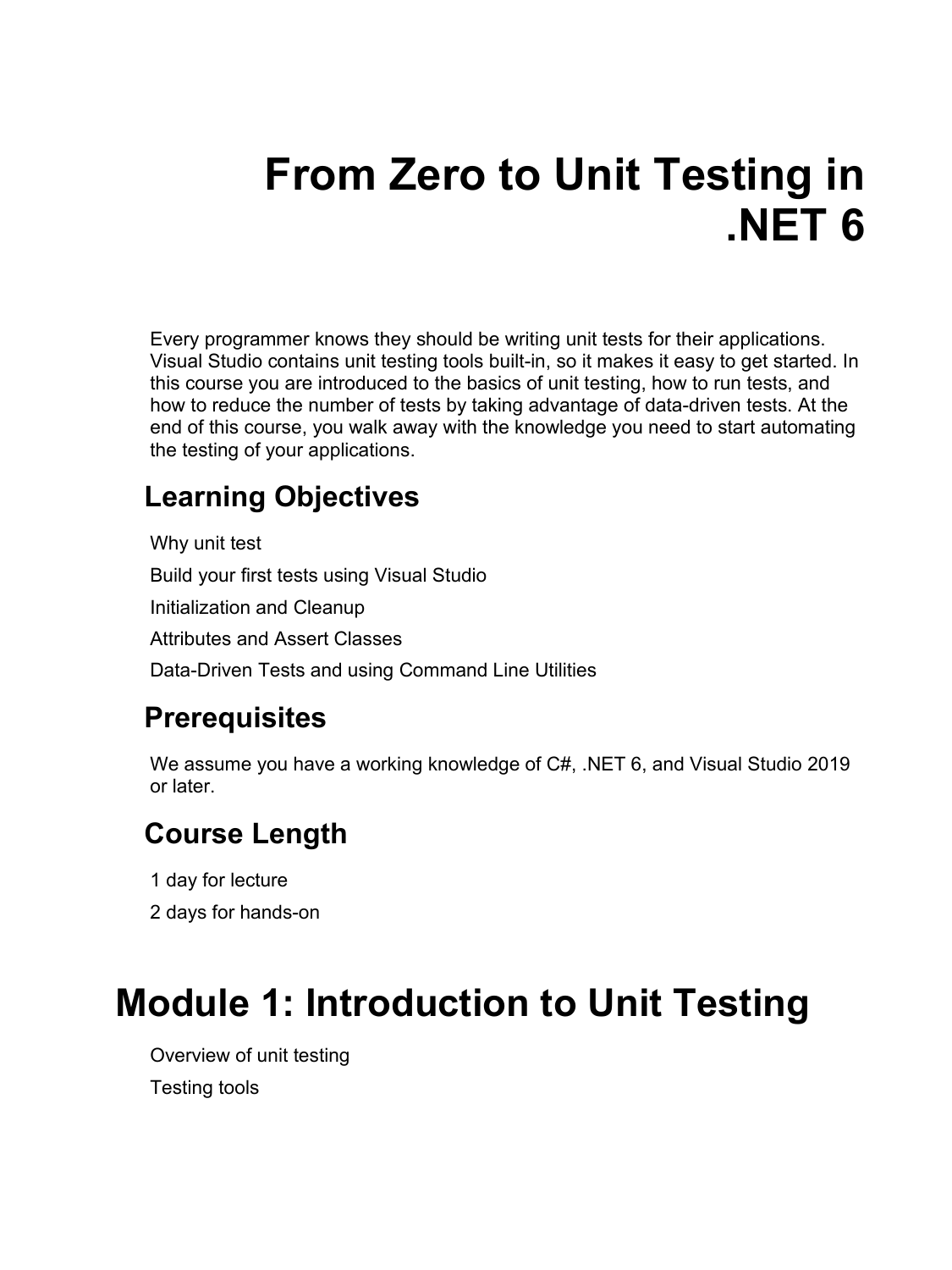# **Module 2: Building Your First Unit Tests**

Use Visual Studio to create a test project Create tests against a simple class Handling exceptions Code coverage basics

### **Module 3: Avoid Hard Coding**

Use constants Add configuration file to test project Create/delete file before/after running test Use TestContext property

#### **Module 4: Initialization and Cleanup**

Assembly initialize and cleanup attributes Class initialize and cleanup attributes Test initialize and cleanup attributes

#### **Module 5: Unit Testing Attributes**

Description attribute

Owner attribute

Priority attribute

TestCategory attribute

Ignore attribute

Timeout attribute

Deployment attribute